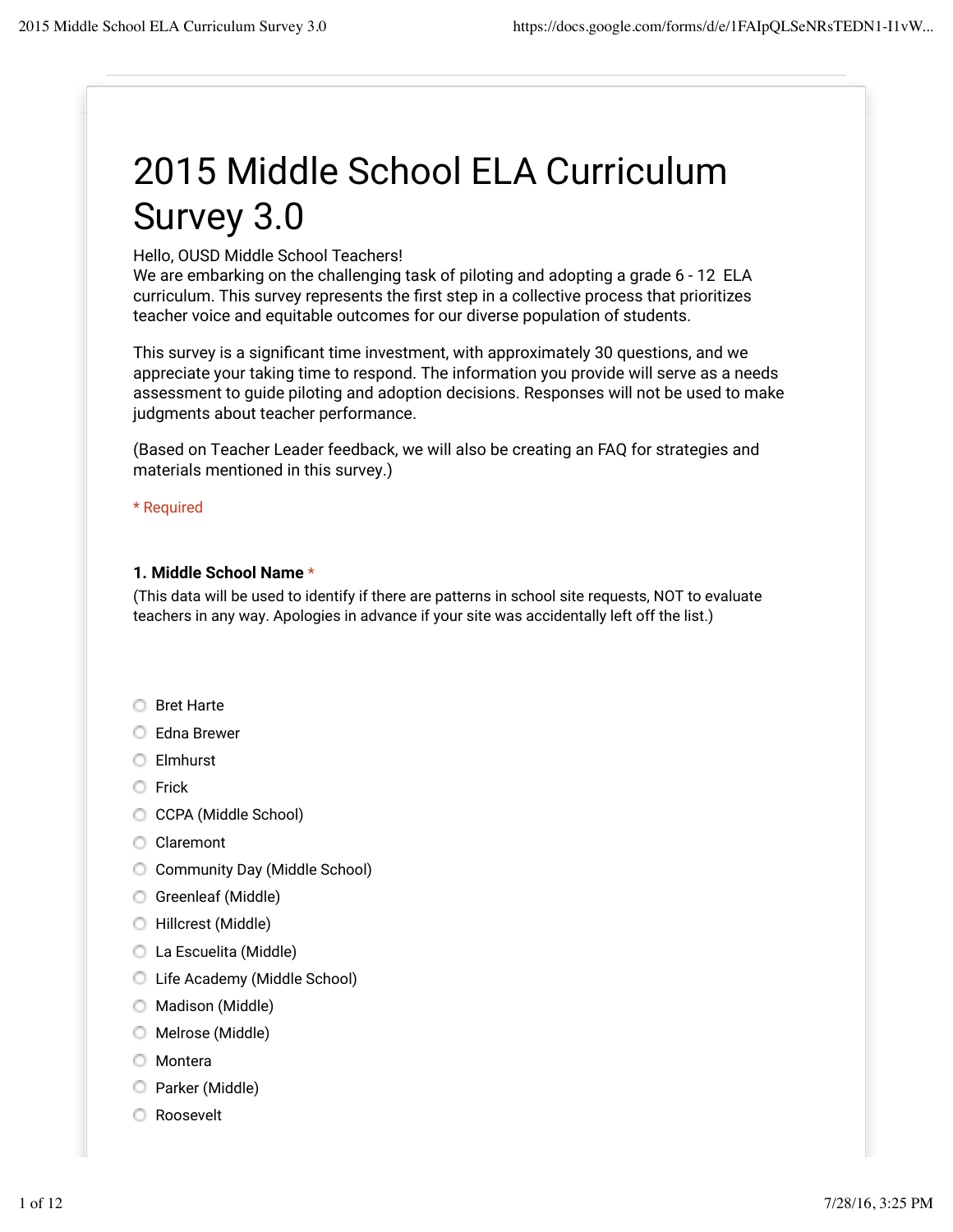- Roots
- Sankofa (Middle)
- **United for Success**
- Urban Promise Academy
- West Oakland
- Westlake
- Other:

# SECTION 1: COMMON CORE AND COLLEGE & CAREER

### **2. Please select "yes" or "no" for each of the following statements.** \*

If your students have produced more than the stated number, please simply select "yes."

|                                                                                                                                                                                                        | Yes | No |
|--------------------------------------------------------------------------------------------------------------------------------------------------------------------------------------------------------|-----|----|
| My students have written (or<br>will by June) ONE 2-3 page<br>typed narrative essay (e.g.,<br>short story demonstrating<br>understanding of plot and<br>narrative devices or a personal<br>statement). |     |    |
| My students have written (or<br>will by June) ONE 2-3 page<br>typed literary response essays.                                                                                                          |     |    |
| My students have written (or<br>will by June) ONE multi-page<br>typed expository research<br>essay.                                                                                                    |     |    |
| My students have created and<br>presented (or will by June) ONE<br>multimedia presentation.                                                                                                            |     |    |
| My students have written (or<br>will by June) ONE 2-3 page<br>typed argumentative essays<br>(focused on non-literary texts).                                                                           |     |    |
| My students have read (or will<br>by June) ONE full-length<br>non-fiction book (which<br>includes memoir):                                                                                             |     |    |

**If you responded "No" to any of the above questions and would LIKE to explain your response,** for example, "lack of technology prevents students from being able to type," or "insufficient selection of non-fiction texts," you may do so here.

This question is not required.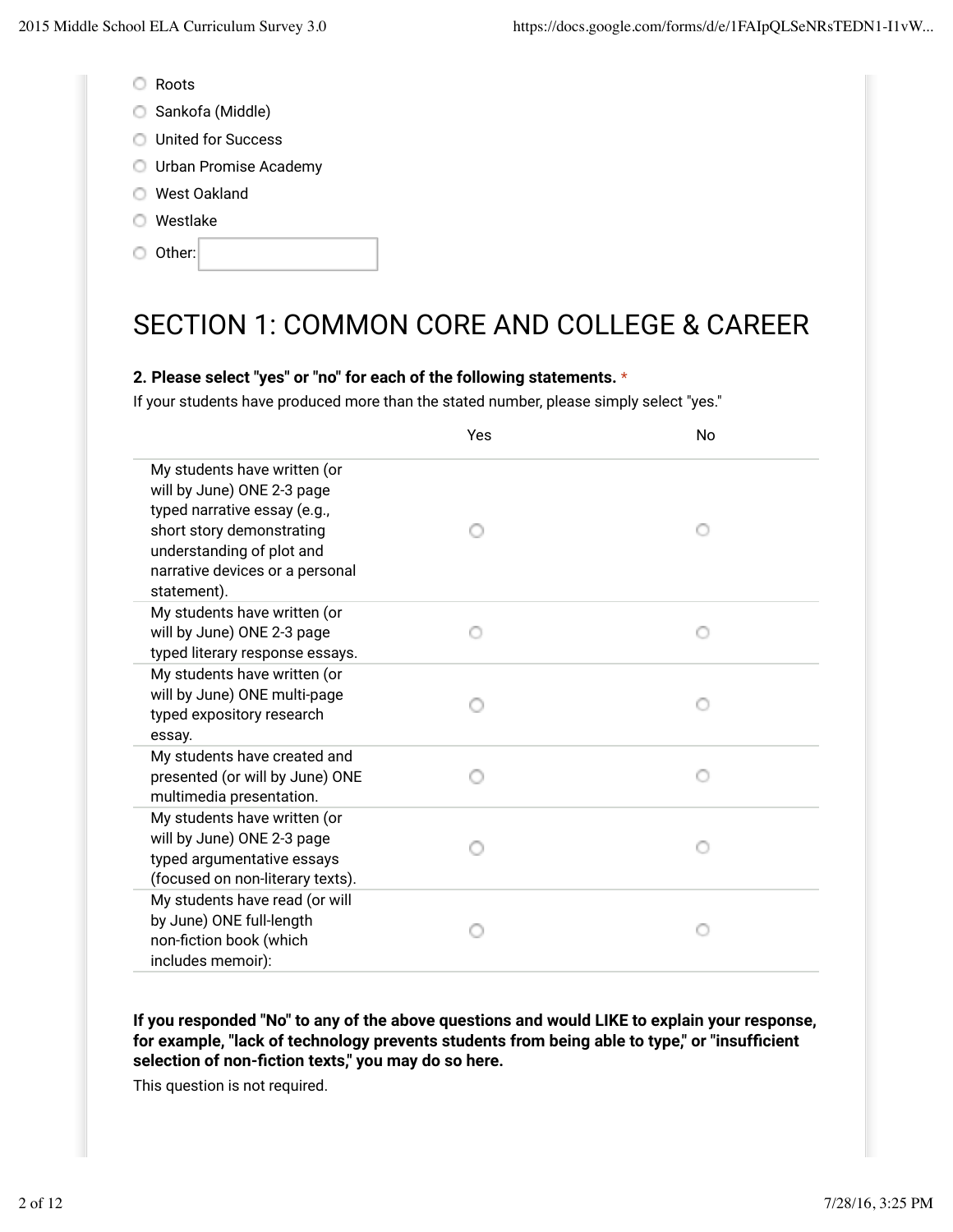

**3. My students have read (or will by June) BLANK whole-class, full-length literary Gction (e.g., novellas, novels, plays, EXCLUDING short stories and poems). (Estimate or use last year's completion rate.)** \*

- $\circ$  one
- two
- $\circ$  three
- four
- $\circ$  five
- six
- Other:

**If you would LIKE to explain your response to question #3, you may do so here.**

|  | This question is not required. |  |  |
|--|--------------------------------|--|--|
|  |                                |  |  |

**4. I have set an expectation and provide class time for my students to read BLANK self-selected, high-interest reading texts (as part of independent reading) by the end of the year.** \*

- My students do not participate in independent reading.
- $01 3$
- $04 6$
- $06 9$
- Other:

#### **5. When my students read for independent reading, the texts they select are aligned to their independent reading levels.** \*

- (My students do not participate in independent reading.)
- Yes
- No
- Other: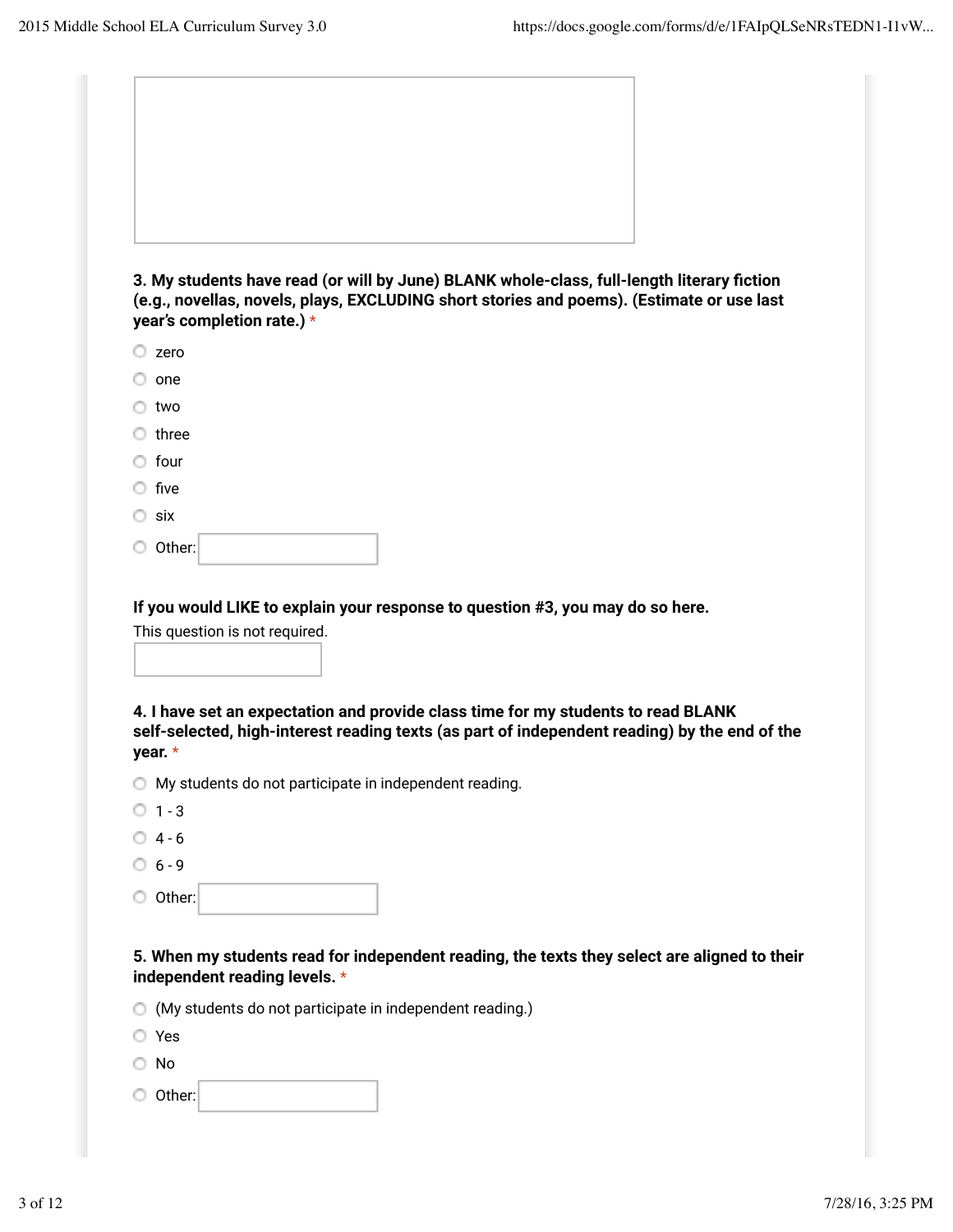### **6. My students participate in the following structured academic discussions approximately BLANK times per week:** \*

If you do not know what the structure is, please simply select "zero." This question is simply an inventory of current practice and is not used to evaluate teachers.

|                                                | zero | one to two | three to four | five to six | more than six |
|------------------------------------------------|------|------------|---------------|-------------|---------------|
| Think-Pair-Share                               |      |            |               |             |               |
| Socratic Seminar                               |      |            |               |             |               |
| Fishbowl                                       |      |            |               |             |               |
| <b>Reciprocal Teaching</b>                     |      |            |               |             |               |
| Philosophical<br>Chairs/Philosophers<br>Chairs |      |            |               |             |               |
| Elaboration &<br>Rebuttal/Challenge<br>Circles |      |            |               |             |               |
| Lines of<br>Communication                      |      |            |               |             |               |

### **If you would LIKE to list any other structured academic disucssion structures not mentioned in Question #6 that you use, you may do so here.**

This question is not required.

# **7. By June, my students will have read approximately BLANK of the following:** \*

|                | $\pmb{0}$ | $1 - 2$ | $3 - 5$ | $6 - 9$ | $10 - 15$ | More than<br>15 |
|----------------|-----------|---------|---------|---------|-----------|-----------------|
| poems          |           |         |         | O       |           |                 |
| short stories  |           |         |         |         |           | O               |
| speeches       |           |         |         |         |           |                 |
| news articles  |           |         |         |         |           |                 |
| blogs          |           |         |         |         |           |                 |
| op-eds         |           |         |         |         |           |                 |
| essays         |           |         |         |         |           |                 |
| graphic novels |           |         |         |         |           |                 |
|                |           |         |         |         |           |                 |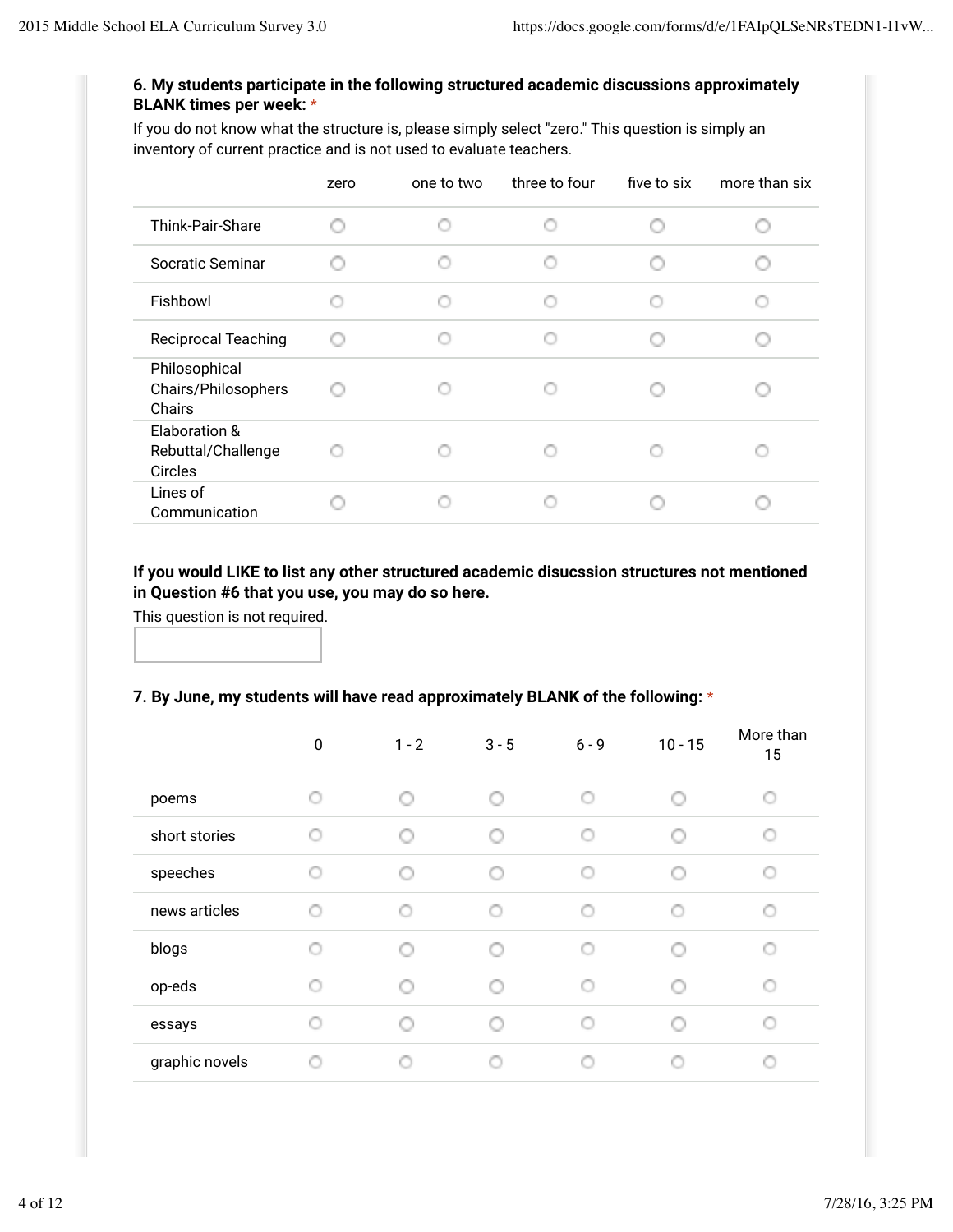# SECTION 2: COLLABORATION AND CURRENT CURRICULAR RESOURCES

#### **8. Do you have someone at your site (a coach or a teacher colleague) that you COLLABORATE with to DESIGN curriculum, units, or lessons for your grade level?** \*

- **O** Yes, and it is helpful.
- Yes, but it's not going well.
- O No, but I don't believe I need this.
- $\bigcirc$  No, but I'd love to have someone.
- Other:

#### **If you would LIKE to explain your response to question #8, you may do so here.**

This question is not required.

#### **9. Approximately how much collaborative planning time (during the school day) do you have each week?** \*

Please provide an average if it varies.

- $\bigcirc$  I do not have any collaborative planning time during the school day.
- **C** Less than 1 hour
- $0$  1 2 hours
- $2 3$  hours
- $\bigcirc$  3 5 hours
- $\bigcirc$  More than 5 hours

**10. To what degree is the curriculum at your site vertically articulated? That is, does the curriculum at each successive grade level explicitly build on that of prior grades and provide for increasing complexity without duplicating previously taught content or skills.** \*

- C Complete vertical articulation
- **Some vertical articulation**
- **C** Little vertical articulation
- O No vertical articulation

# **11. What resource(s) do you currently use to teach LITERATURE (poetry, short stories, novels, etc.)?** \*

CLICK ALL THAT APPLY.

- $\Box$  Holt textbook
- $\Box$  Create my own or revise materials (from colleagues, internet, etc.)
- $\Box$  School-site SHARED curriculum
- Springboard curriculum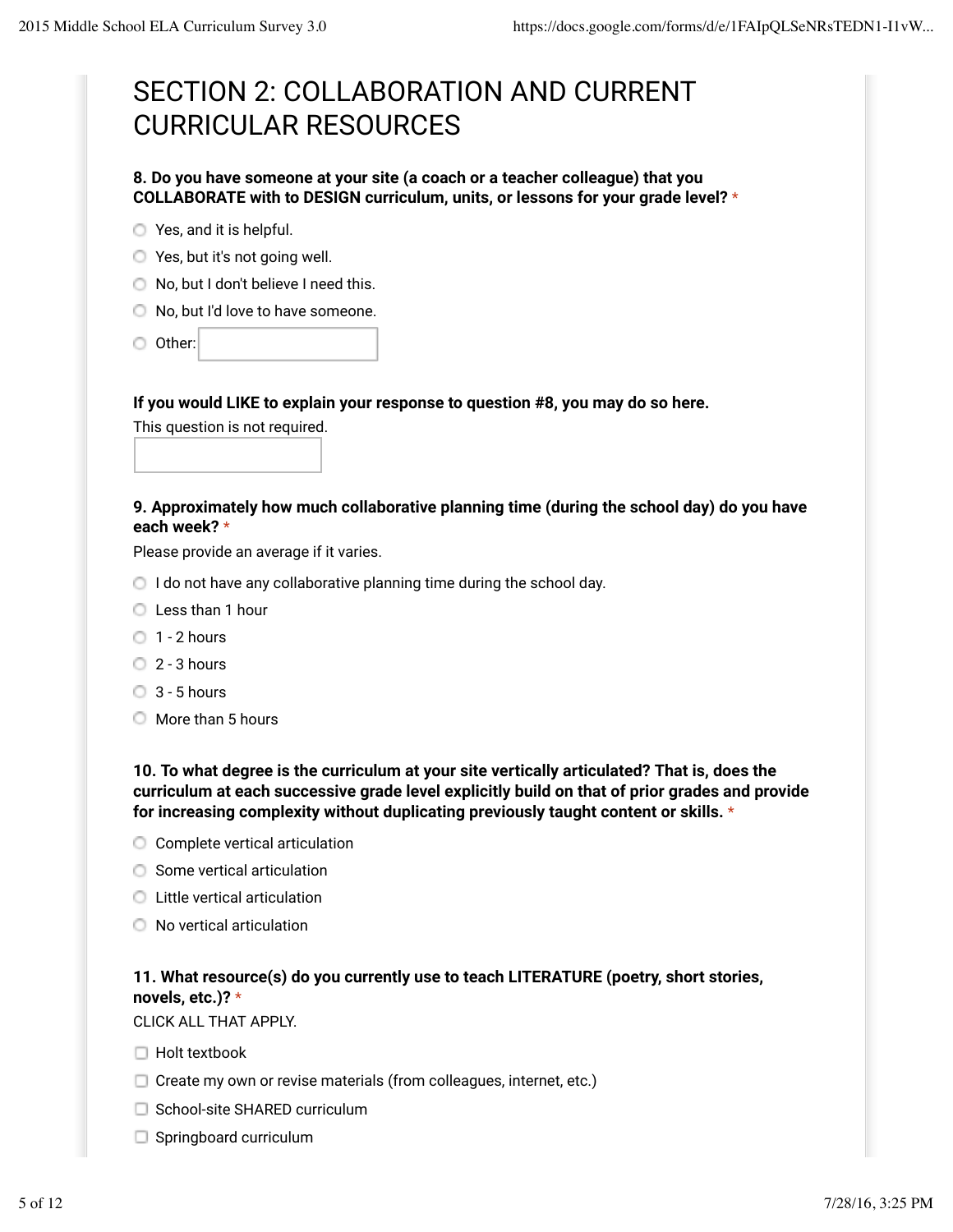|                                                                                            | $\Box$ I do not explicitly teach this this genre/skill.                             |
|--------------------------------------------------------------------------------------------|-------------------------------------------------------------------------------------|
| Other:                                                                                     |                                                                                     |
| CLICK ALL THAT APPLY.                                                                      | 12. What resource(s) do you currently use to teach NON-FICTION, EXPOSITORY TExTS? * |
| Holt textbook                                                                              |                                                                                     |
|                                                                                            | Create my own or revise materials (from colleagues, internet, etc.)                 |
| School-site SHARED curriculum                                                              |                                                                                     |
| Springboard curriculum                                                                     |                                                                                     |
| Achieve 3000                                                                               |                                                                                     |
| <b>NewsELA</b>                                                                             |                                                                                     |
| $\Box$ I do not explicitly teach this this genre/skill.                                    |                                                                                     |
| Other:                                                                                     |                                                                                     |
|                                                                                            |                                                                                     |
| CLICK ALL THAT APPLY.<br>Holt textbook                                                     |                                                                                     |
|                                                                                            |                                                                                     |
| Create my own or revise materials (from colleagues, internet, etc.)                        |                                                                                     |
| School-site SHARED curriculum                                                              |                                                                                     |
| Springboard curriculum                                                                     |                                                                                     |
|                                                                                            |                                                                                     |
| $\Box$ I do not explicitly teach this this genre/skill.<br>Other:                          |                                                                                     |
|                                                                                            |                                                                                     |
|                                                                                            | 14. What resource(s) do you currently use to teach GRAMMAR? *                       |
| Holt textbook                                                                              |                                                                                     |
|                                                                                            | Create my own or revise materials (from colleagues, internet, etc.)                 |
| School-site SHARED curriculum                                                              |                                                                                     |
| Springboard curriculum                                                                     |                                                                                     |
|                                                                                            |                                                                                     |
| CLICK ALL THAT APPLY.<br>$\Box$ I do not explicitly teach this this genre/skill.<br>Other: |                                                                                     |

Create my own or revise materials (from colleagues, internet, etc.)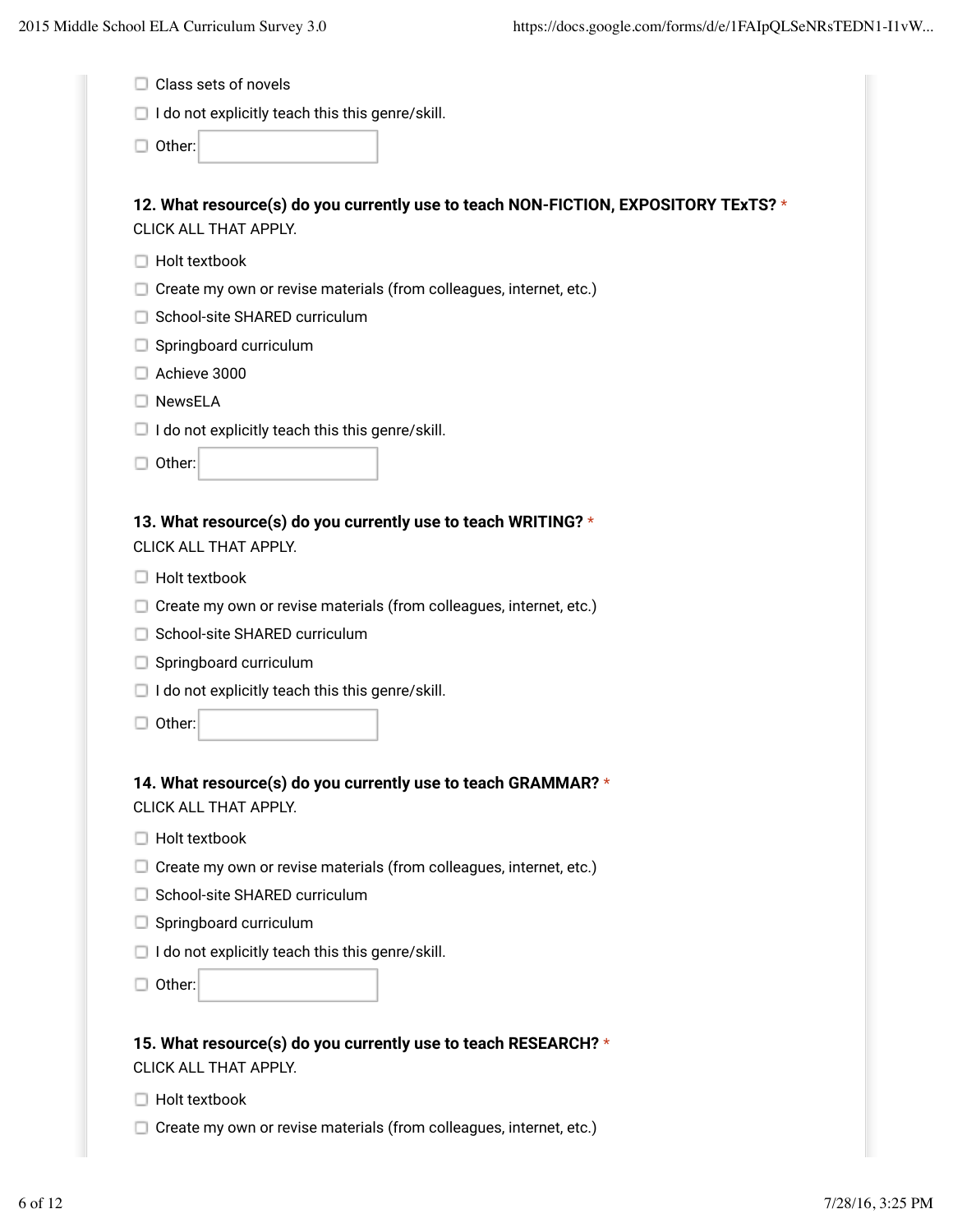| □ School-site SHARED curriculum |  |
|---------------------------------|--|
|                                 |  |

- Springboard curriculum
- $\Box$  I do not explicitly teach this this genre/skill.

□ Other:

# **16. What resource(s) do you currently use to teach MULTI-MEDIA PRESENTATION?** \* CLICK ALL THAT APPLY.

- $\Box$  Holt textbook
- Create my own or revise materials (from colleagues, internet, etc.)
- □ School-site SHARED curriculum
- Springboard curriculum
- $\Box$  I do not explicitly teach this this genre/skill.
- Other:

#### **17. What resource(s) do you currently use to teach READING COMPREHENSION/READING STRATEGIES?** \*

CLICK ALL THAT APPLY.

- $\Box$  Holt textbook
- $\Box$  Create my own or revise materials (from colleagues, internet, etc.)
- □ School-site SHARED curriculum
- Springboard curriculum
- $\Box$  Read 180
- $\Box$  I do not explicitly teach this this genre/skill.
- Achieve 3000
- □ NewsELA
- □ Other:

#### **18. What resource(s) do you currently use to teach WORD STUDY/VOCABULARY?** \* CLICK ALL THAT APPLY.

- $\Box$  Holt textbook
- $\Box$  Create my own or revise materials (from colleagues, internet, etc.)
- □ School-site SHARED curriculum
- Springboard curriculum
- $\Box$  Read 180
- $\Box$  I do not explicitly teach this this genre/skill.
- Achieve 3000
- □ NewsELA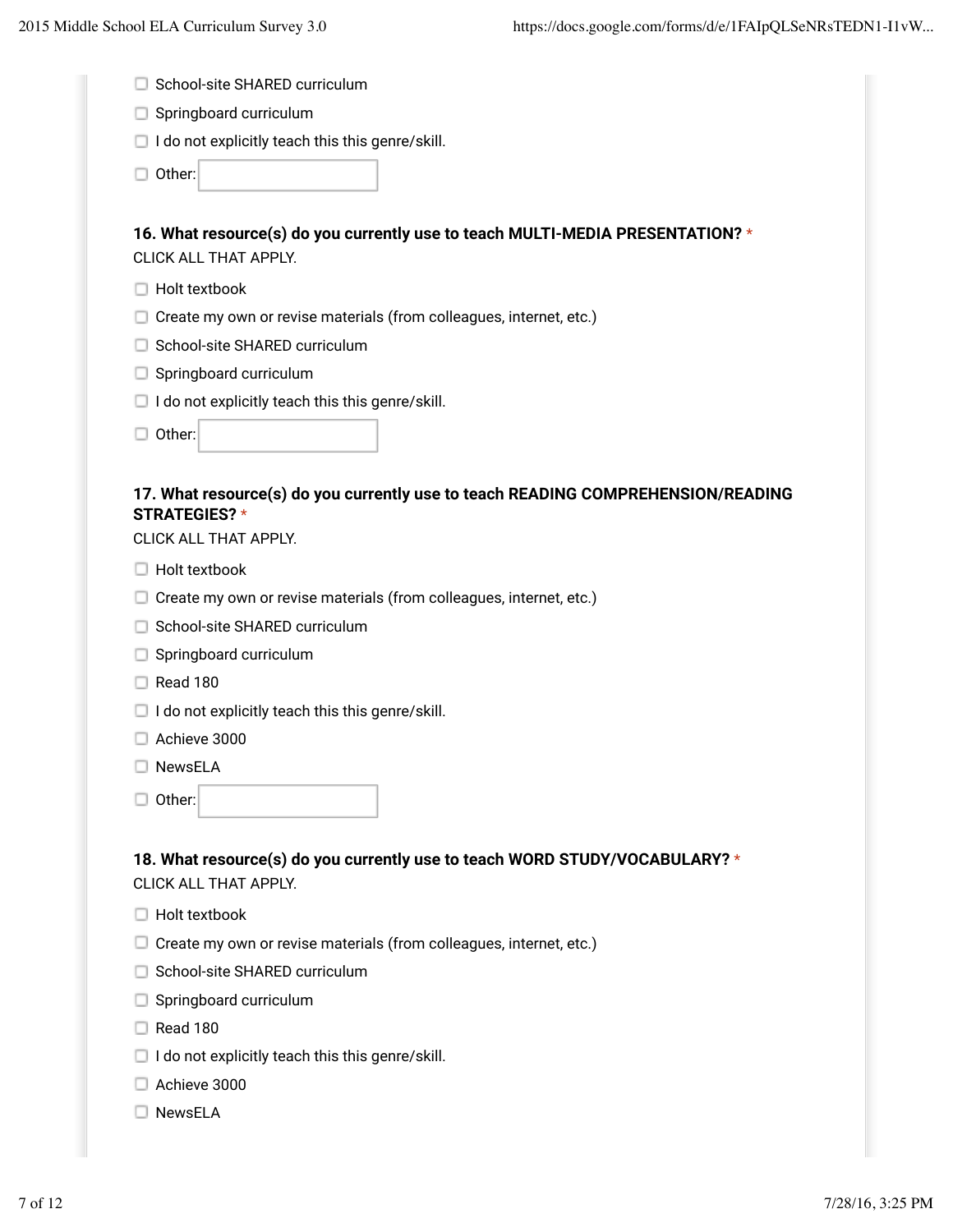| □ Word Generation/SERP                                                                             |                                                                                                                                                                                          |
|----------------------------------------------------------------------------------------------------|------------------------------------------------------------------------------------------------------------------------------------------------------------------------------------------|
| $\Box$ Other:                                                                                      |                                                                                                                                                                                          |
| grade-level readers? *                                                                             | 19. To what degree are you confident in your ability to provide appropriate reading supports<br>for the range of reading levels in your classes, particularly around accelerating below- |
| $1 \quad 2 \quad 3 \quad 4$                                                                        |                                                                                                                                                                                          |
| Not at all. $\bigcirc$ $\bigcirc$ $\bigcirc$ $\bigcirc$ Extremely.                                 |                                                                                                                                                                                          |
| grade-level readers? *                                                                             | 20. To what degree do you feel you have the TIME to provide appropriate reading supports for<br>the range of reading levels in your classes, particularly around accelerating below-     |
| $1 \quad 2 \quad 3 \quad 4$                                                                        |                                                                                                                                                                                          |
| Not at all. $\bigcirc$ $\bigcirc$ $\bigcirc$ $\bigcirc$ Extremely.                                 |                                                                                                                                                                                          |
| reading supports for the range of reading levels in your classes? *<br>$1 \quad 2 \quad 3 \quad 4$ | 21. To what degree do you feel you have sufficient CURRICULAR MATERIALS to provide                                                                                                       |
| Not at all. $\bigcirc$ $\bigcirc$ $\bigcirc$ $\bigcirc$ Extremely.<br>for your English Learners? * | 22. To what degree are you confident in your ability to provide appropriate language supports                                                                                            |
| $1 \quad 2 \quad 3 \quad 4$                                                                        |                                                                                                                                                                                          |
| Not at all. $\bigcirc$ $\bigcirc$ $\bigcirc$ $\bigcirc$ Extremely.                                 |                                                                                                                                                                                          |
| for your English Learners? *                                                                       | 23. To what degree do you feel you have the TIME to provide appropriate language supports                                                                                                |
| $1 \quad 2 \quad 3 \quad 4$                                                                        |                                                                                                                                                                                          |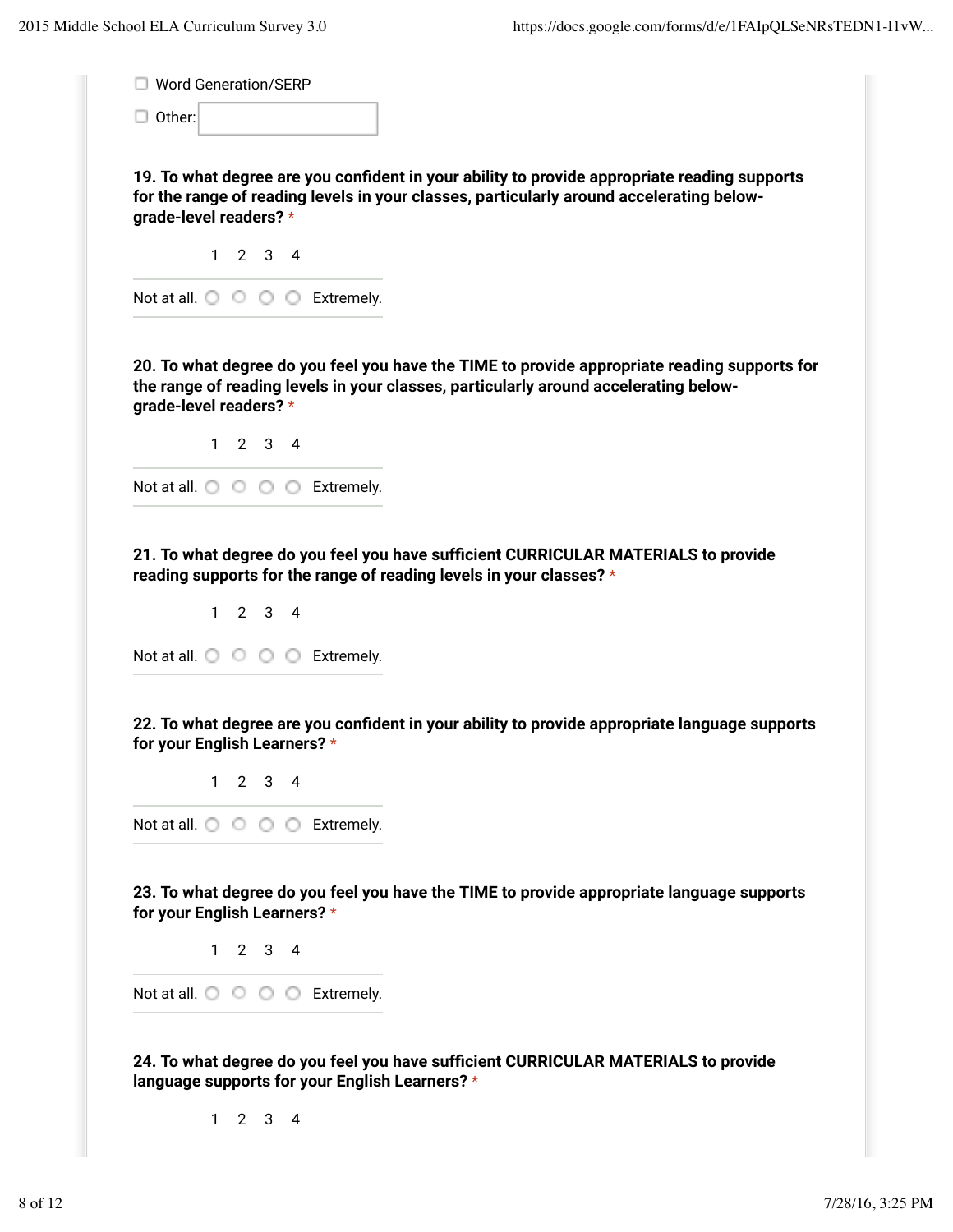Not at all.  $\bigcirc$   $\bigcirc$   $\bigcirc$   $\bigcirc$  Extremely.

**25. Please rank your familiarity with the instructional framework called "Balanced Approach to Literacy," also known as the "workshop model."** \*

- 1 (never heard of BAL prior to this survey)
- 2 (have heard about BAL but unclear about components)
- 3 (familiar with BAL)
- <sup>4</sup> (implement BAL)

# SECTION 3: POSSIBLE CURRICULAR RESOURCES

**26. Please rate each of the following on a scale of 1 - 4, with 1 representing what you DO NOT/WOULD NOT Gnd useful and 4 representing what you DO/WOULD Gnd extremely useful to classroom instruction.** \*

|                                                                                                                                     | $\mathbf{1}$ | $\overline{2}$ | 3 | 4 |
|-------------------------------------------------------------------------------------------------------------------------------------|--------------|----------------|---|---|
| Anthologies (for<br>example, The<br>Norton Anthology,<br>50 Essays, Bedford)                                                        |              |                |   |   |
| Basal textbook (for<br>example, Holt)                                                                                               |              |                |   | Ō |
| Class sets of texts,<br>usually novels and<br>plays                                                                                 |              |                |   |   |
| Site-based, teacher-<br>created readers that<br>are articulated by<br>grade level (bound,<br>photocopied<br>packets of texts)       |              |                |   |   |
| District-wide<br>readers (with texts<br>selected and<br>organized by a<br>teacher work group,<br>and articulated by<br>grade level) |              |                |   |   |
| More leveled and<br>engaging<br>independent<br>reading texts for<br>classroom libraries                                             |              |                |   |   |
| Pre-developed<br>modular units, (for<br>example,<br>Expeditionary                                                                   |              |                |   |   |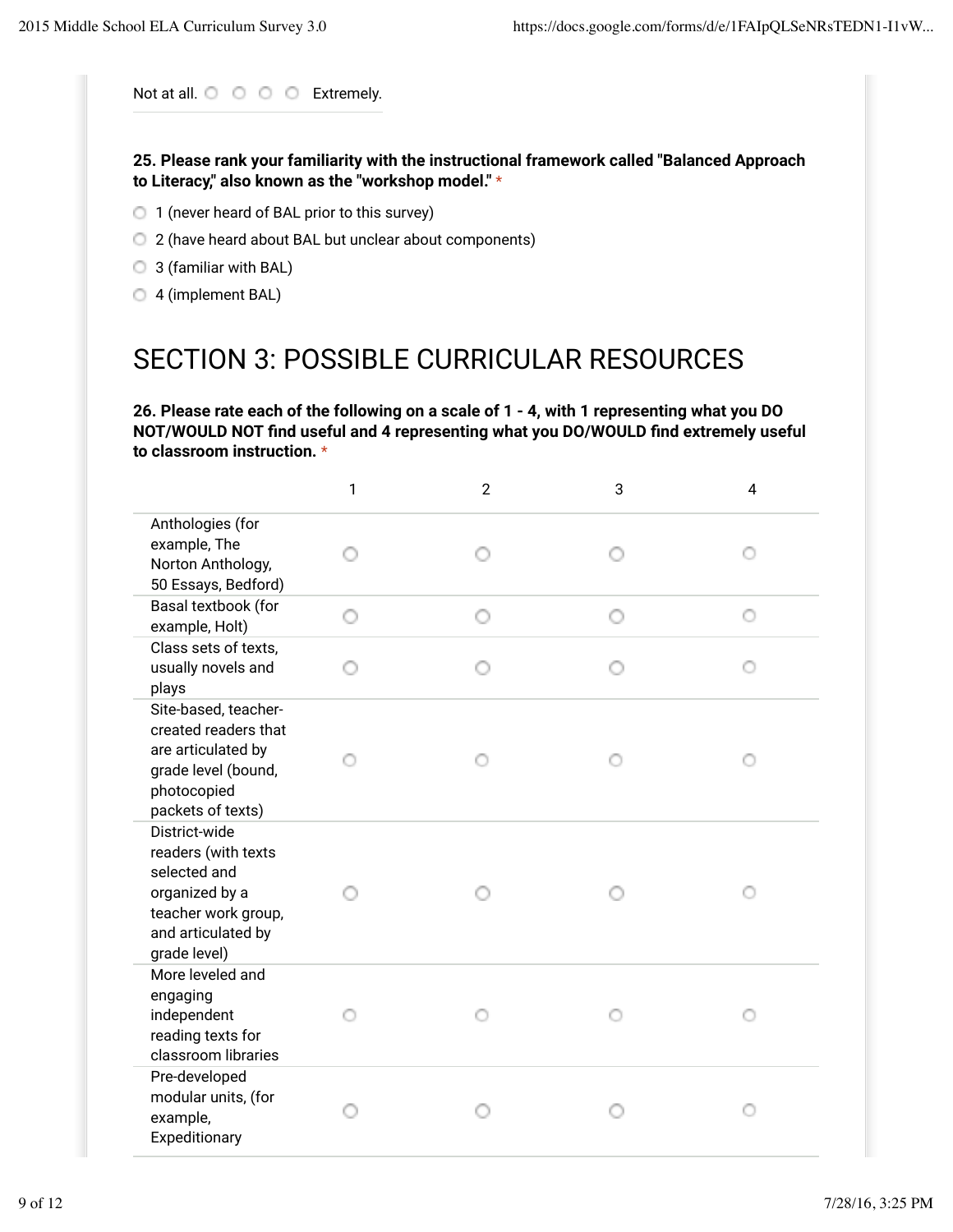|                                                                                                                                                                      | 1 | $\overline{2}$ | 3 | 4 |
|----------------------------------------------------------------------------------------------------------------------------------------------------------------------|---|----------------|---|---|
| Learning, Lucy<br><b>Calkins Teachers</b><br>College Units of<br>Study, Pam Allyn<br>Units of Study)                                                                 |   |                |   |   |
| Online<br>platform/curriculum<br>with ebooks<br>(Curriculet,<br>ReadWorks, etc.)                                                                                     |   |                |   |   |
| Reading<br>intervention<br>materials to be<br>used in the English<br>class                                                                                           |   |                |   |   |
| Springboard<br>Curriculum<br>(comprehensive<br>instructional<br>materials with<br>lessons that lead<br>toward summative<br>tasks; published by<br>the College Board) |   |                |   |   |

# **27. Please RANK your FIRST CHOICE of the materials below.** \*

- Anthologies (for example, The Norton Anthology, 50 Essays, Bedford)
- **Basal textbook (for example, Holt)**
- C Class sets of texts, usually novels and plays

Site-based, teacher-created readers that are articulated by grade level (bound, photocopied packets of texts)

District-wide readers (with texts selected and organized by a teacher work group, and articulated by grade level)

More leveled and engaging independent reading texts for classroom libraries

Pre-developed modular units, (for example, Expeditionary Learning, Lucy Calkins Teachers College Units of Study, Pam Allyn Units of Study)

- Online platform/curriculum with ebooks (Curriculet, ReadWorks, etc.)
- Reading intervention materials to be used in the English class
- Springboard Curriculum (comprehensive instructional materials with lessons that lead toward summative tasks; published by the College Board)

#### **28. Please RANK your SECOND CHOICE of the materials below.** \*

- Anthologies (for example, The Norton Anthology, 50 Essays, Bedford)
- **Basal textbook (for example, Holt)**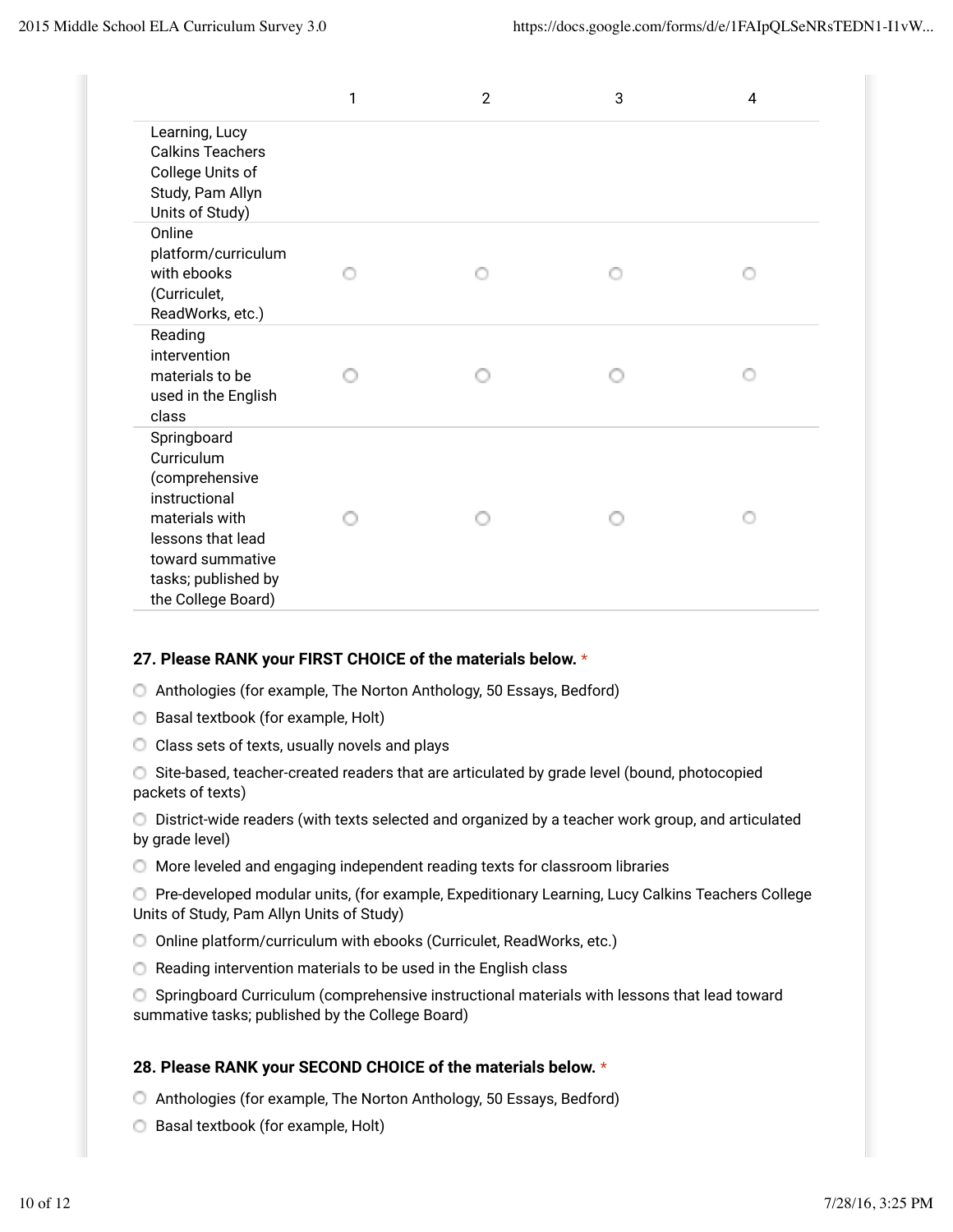C Class sets of texts, usually novels and plays

Site-based, teacher-created readers that are articulated by grade level (bound, photocopied packets of texts)

District-wide readers (with texts selected and organized by a teacher work group, and articulated by grade level)

More leveled and engaging independent reading texts for classroom libraries

Pre-developed modular units, (for example, Expeditionary Learning, Lucy Calkins Teachers College Units of Study, Pam Allyn Units of Study)

- Online platform/curriculum with ebooks (Curriculet, ReadWorks, etc.)
- Reading intervention materials to be used in the English class

Springboard Curriculum (comprehensive instructional materials with lessons that lead toward summative tasks; published by the College Board)

#### **29. Please RANK your THIRD CHOICE of the materials below.** \*

- Anthologies (for example, The Norton Anthology, 50 Essays, Bedford)
- **Basal textbook (for example, Holt)**
- C Class sets of texts, usually novels and plays
- Site-based, teacher-created readers that are articulated by grade level (bound, photocopied packets of texts)

District-wide readers (with texts selected and organized by a teacher work group, and articulated by grade level)

More leveled and engaging independent reading texts for classroom libraries

Pre-developed modular units, (for example, Expeditionary Learning, Lucy Calkins Teachers College Units of Study, Pam Allyn Units of Study)

- Online platform/curriculum with ebooks (Curriculet, ReadWorks, etc.)
- **C** Reading intervention materials to be used in the English class

Springboard Curriculum (comprehensive instructional materials with lessons that lead toward summative tasks; published by the College Board)

#### **If there are other curricular materials that you would like our district to explore, please list them here.**

This question is not required.

**30. How helpful would a vetted, Common Core-aligned, database of OUSD, teacher-created units and lesson plans be for your planning?** \*

1 2 3 4